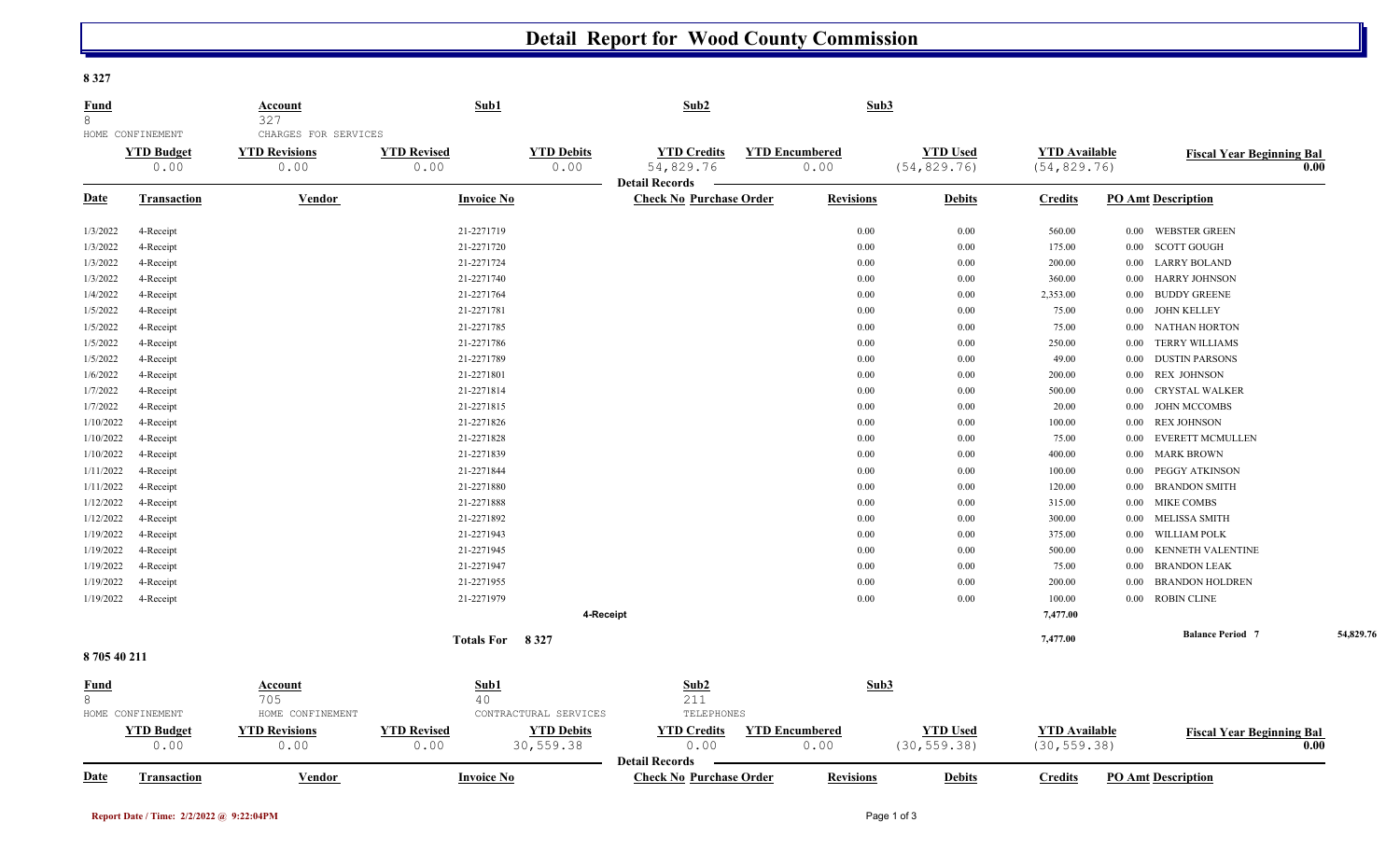## **Detail Report for Wood County Commission**

| $1/14/2022$ 2-Invoice |                                      | <b>VERIZON WIRELESS</b>                                | 01202022A                           |                               | 3609<br>2-Invoice                                       | 0.00                            | 160.14<br>160.14               | 0.00                                |          | 0.00 242426894-00001                                                                           |           |
|-----------------------|--------------------------------------|--------------------------------------------------------|-------------------------------------|-------------------------------|---------------------------------------------------------|---------------------------------|--------------------------------|-------------------------------------|----------|------------------------------------------------------------------------------------------------|-----------|
| 870540223             |                                      |                                                        |                                     | Totals For 870540211          |                                                         |                                 | 160.14                         |                                     |          | <b>Balance Period 7</b>                                                                        | 30,559.38 |
| <b>Fund</b><br>8      | HOME CONFINEMENT                     | <b>Account</b><br>705<br>HOME CONFINEMENT              | Sub1<br>40                          | CONTRACTURAL SERVICES         | Sub2<br>223<br>PROFESSIONAL SERVICES                    | Sub3                            |                                |                                     |          |                                                                                                |           |
|                       | <b>YTD Budget</b><br>0.00            | <b>YTD Revisions</b><br>0.00                           | <b>YTD Revised</b><br>0.00          | <b>YTD Debits</b><br>2,196.50 | <b>YTD Credits</b><br>0.00<br><b>Detail Records</b>     | <b>YTD Encumbered</b><br>0.00   | <b>YTD Used</b><br>(2, 196.50) | <b>YTD</b> Available<br>(2, 196.50) |          | <b>Fiscal Year Beginning Bal</b><br>0.00                                                       |           |
| <b>Date</b>           | <b>Transaction</b>                   | <b>Vendor</b>                                          | <b>Invoice No</b>                   |                               | <b>Check No Purchase Order</b>                          | <b>Revisions</b>                | <b>Debits</b>                  | <b>Credits</b>                      |          | <b>PO Amt Description</b>                                                                      |           |
|                       | $1/11/2022$ 2-Invoice                |                                                        | WV DRUG TESTING LABORATOR 2021-3102 |                               | 3607<br>2-Invoice                                       | 0.00                            | 685.00<br>685.00               | 0.00                                |          | 0.00 HOME CONFINEMENT & DRUG TESTING FEE                                                       |           |
| 870555341             |                                      |                                                        |                                     | Totals For 8 705 40 223       |                                                         |                                 | 685.00                         |                                     |          | <b>Balance Period 7</b>                                                                        | 2,196.50  |
| $rac{\text{Fund}}{8}$ | HOME CONFINEMENT                     | <b>Account</b><br>705<br>HOME CONFINEMENT              | Sub1<br>55<br>COMMODITIES           |                               | Sub2<br>341<br>SUPPLIES/MATERIALS                       | Sub3                            |                                |                                     |          |                                                                                                |           |
|                       | <b>YTD Budget</b><br>0.00            | <b>YTD Revisions</b><br>0.00                           | <b>YTD Revised</b><br>0.00          | <b>YTD Debits</b><br>165.29   | <b>YTD Credits</b><br>0.00<br><b>Detail Records</b>     | <b>YTD Encumbered</b><br>85.47  | <b>YTD Used</b><br>(165.29)    | <b>YTD</b> Available<br>(250.76)    |          | <b>Fiscal Year Beginning Bal</b><br>0.00                                                       |           |
| <b>Date</b>           | Transaction                          | Vendor                                                 | <b>Invoice No</b>                   |                               | <b>Check No Purchase Order</b>                          | <b>Revisions</b>                | <b>Debits</b>                  | <b>Credits</b>                      |          | <b>PO Amt Description</b>                                                                      |           |
| 1/14/2022             | 2-Invoice                            | OFFICE DEPOT                                           | 216731313001                        |                               | 3608 85229<br>2-Invoice                                 | 0.00                            | 165.29<br>165.29               | 0.00                                |          | (165.29) MISC OFFICE SUPPLIESPOST IT NOTES, PENS, I                                            |           |
| 870555345             |                                      |                                                        |                                     | Totals For 8705 55 341        |                                                         |                                 | 165.29                         |                                     | (165.29) | <b>Balance Period 7</b>                                                                        | 165.29    |
| $\frac{Fund}{8}$      | HOME CONFINEMENT                     | <b>Account</b><br>705<br>HOME CONFINEMENT              | Sub1<br>55<br>COMMODITIES           |                               | Sub2<br>345<br>UNIFORMS                                 | Sub3                            |                                |                                     |          |                                                                                                |           |
|                       | <b>YTD Budget</b><br>0.00            | <b>YTD Revisions</b><br>0.00                           | <b>YTD Revised</b><br>0.00          | <b>YTD Debits</b><br>588.96   | <b>YTD Credits</b><br>0.00                              | <b>YTD Encumbered</b><br>123.50 | <b>YTD Used</b><br>(588.96)    | <b>YTD</b> Available<br>(712.46)    |          | <b>Fiscal Year Beginning Bal</b><br>0.00                                                       |           |
|                       | Date Transaction                     | <b>Vendor</b>                                          | <b>Invoice No</b>                   |                               | <b>Detail Records</b><br><b>Check No Purchase Order</b> | <b>Revisions</b>                | <b>Debits</b>                  |                                     |          | <b>Credits</b> PO Amt Description                                                              |           |
| 1/6/2022<br>1/6/2022  | 1-Purchase Order<br>1-Purchase Order | <b>WORKINGMAN'S STORE</b><br><b>WORKINGMAN'S STORE</b> |                                     |                               | 85286<br>85286                                          | $0.00\,$<br>$0.00\,$            | 0.00<br>$0.00\,$               | $0.00\,$<br>0.00                    |          | 128.00 Dark Blue Class A shirts $17 \frac{1}{2} \times 33$<br>39.00 G.M. DEEM GOLD J3 NAME BAR |           |
| 1/4/2022              | 2-Invoice                            | DEEM GARY MICHAEL                                      | 12282021                            |                               | 1-Purchase Order<br>3606                                | 0.00                            | 165.96                         | 0.00                                |          | 0.00 WORKING MANS STORE - UNIFORMS                                                             |           |
| 1/25/2022             | 2-Invoice                            | <b>WORKINGMAN'S STORE</b>                              | 26743                               |                               | 3610 85286                                              | $0.00\,$                        | 128.00                         | 0.00                                |          | $(128.00)$ Dark Blue Class A shirts 17 1/2 x 33                                                |           |